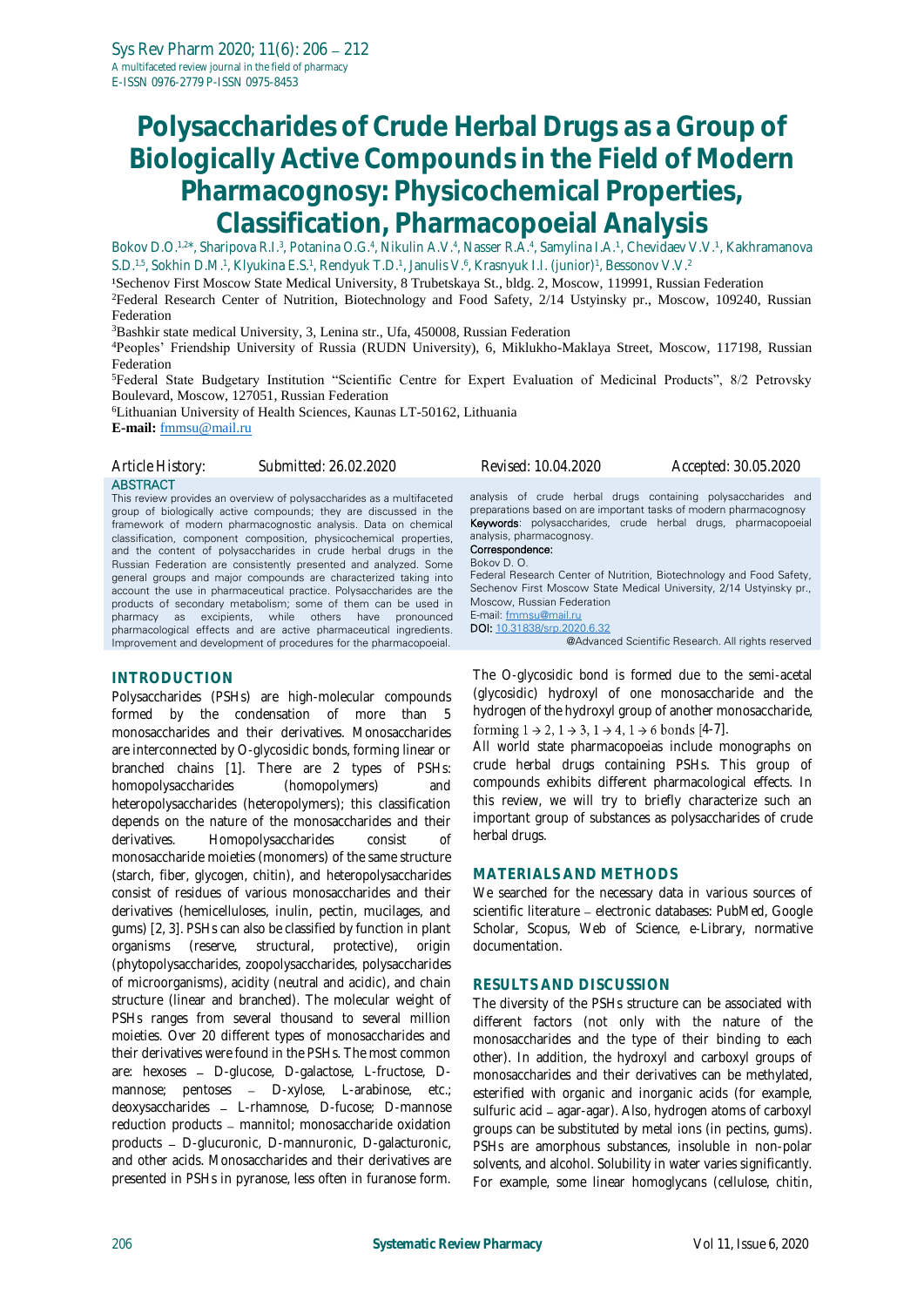xylans, mannans) do not dissolve in water due to strong intermolecular bonds. And complex and branched PSHs both dissolve in water (glycogen, dextrans, etc.) and form jellies (pectin, agar-agar, alginic acids, etc.). Acid and enzymatic hydrolysis can be applied to them. Mono- or oligosaccharides formed after hydrolysis contain 2-4 monosaccharide moieties. Hot or cold water is used to extract PSHs from natural raw materials (for mucilages, some bacteria polysaccharides, sulfonated galactans, fructans). Solutions of acids or alkalis are also used. Dialysis, fractional precipitation with alcohol or quaternary ammonium bases, ultrafiltration, fermentolysis, and other methods are used to clean the extract from proteins, mineral salts, water-soluble dyes. Denaturation or selective sorption on calcium phosphate, bentonite can be used to purify PSHs from proteins [\[2,](#page-5-1) [3,](#page-5-2) [4](#page-5-3)[-6\]](#page-5-5).

Qualitative and quantitative methods of analysis are based on the physicochemical properties of PSHs. The content of PSHs in plant materials is usually determined by the gravimetric method. The first step is acid hydrolysis; then, the absorption of the colored solutions is measured. Coloring is formed by the interaction of reducing monosaccharides with picric acid (in an alkaline medium) or reactions of phenol or anthron nucleophilic addition to dehydration products, containing an aldehyde group (in a concentrated sulfuric acid medium) [\[2,](#page-5-1) [3,](#page-5-2) [8](#page-5-6)[-10\]](#page-6-0). PSHs are extremely important in the metabolism of plants and animals. PSHs and their derivatives modified in various ways can be used in medicine as fillers, blood substitutes. They can prolong the action of drugs, have immunomodulatory activity, and increase the resistance of the gastric mucosa. PSHs exhibit anti-inflammatory, antacid, and wound healing effects. Plant PSHs (phytopolysaccharides) include cellulose, hemicelluloses, inulin, starch, mucilages, gums, pectin substances. Crude

herbal drugs containing PSHs are harvested during the period of the maximum accumulation of biologically active substances. The aerial parts of plants are harvested in dry weather. Underground parts of plants containing mucilages are usually not washed. Sometimes a cork is removed from them (marshmallow roots). Artificial drying is preferred at a temperature of +50-60 °C. The raw materials are stored according to the general list in a dry, cool (+10-15 °C) room, protecting from barn pests [\[2,](#page-5-1) [3,](#page-5-2) [11](#page-6-1)[-16\]](#page-6-2).

Cellulose (fiber) - a PSH that makes up the bulk of the cell walls of plants (especially the secondary membrane). The molecular weight of cellulose is not known in detail. Presumably, the fiber molecule contains from 1400 to 10000 glucose residues, interconnected by  $\beta$ -1,4-glycosidic bonds in linear chains in different plants (Figure 1). No branching or coiling occurs in cellulose molecule and it adopts an extended and stiff rod-like conformation, aided by the equatorial conformation of the residues of glucose. The numerous hydroxyl groups of the glucose from 1 chain form H-bonds with O atoms on a chain, holding chains tightly together and forming microfibrils. This gives tensile strength in cell walls where cellulose microfibrils are included in a polysaccharide matrix. Cellulose is decomposed into glucose after acid hydrolysis by boiling with concentrated sulfuric acid. The cellobiose oligosaccharide is formed by milder hydrolysis. Cottonwool (*Gossypium*) is the seed trichomes of the species of the *Gossypium* L. genus (*Malvaceae*), which consists of more than 95% fiber. Cottonwool is used in medicine. Cottonwool is a source of collodion and various cellulose derivatives (methyl cellulose, etc.), which are widely used as auxiliary substances in the manufacture of various dosage forms. Paper, cellophane, sorbents, explosives are made from cellulose in engineering [\[3,](#page-5-2) [17\]](#page-6-3).

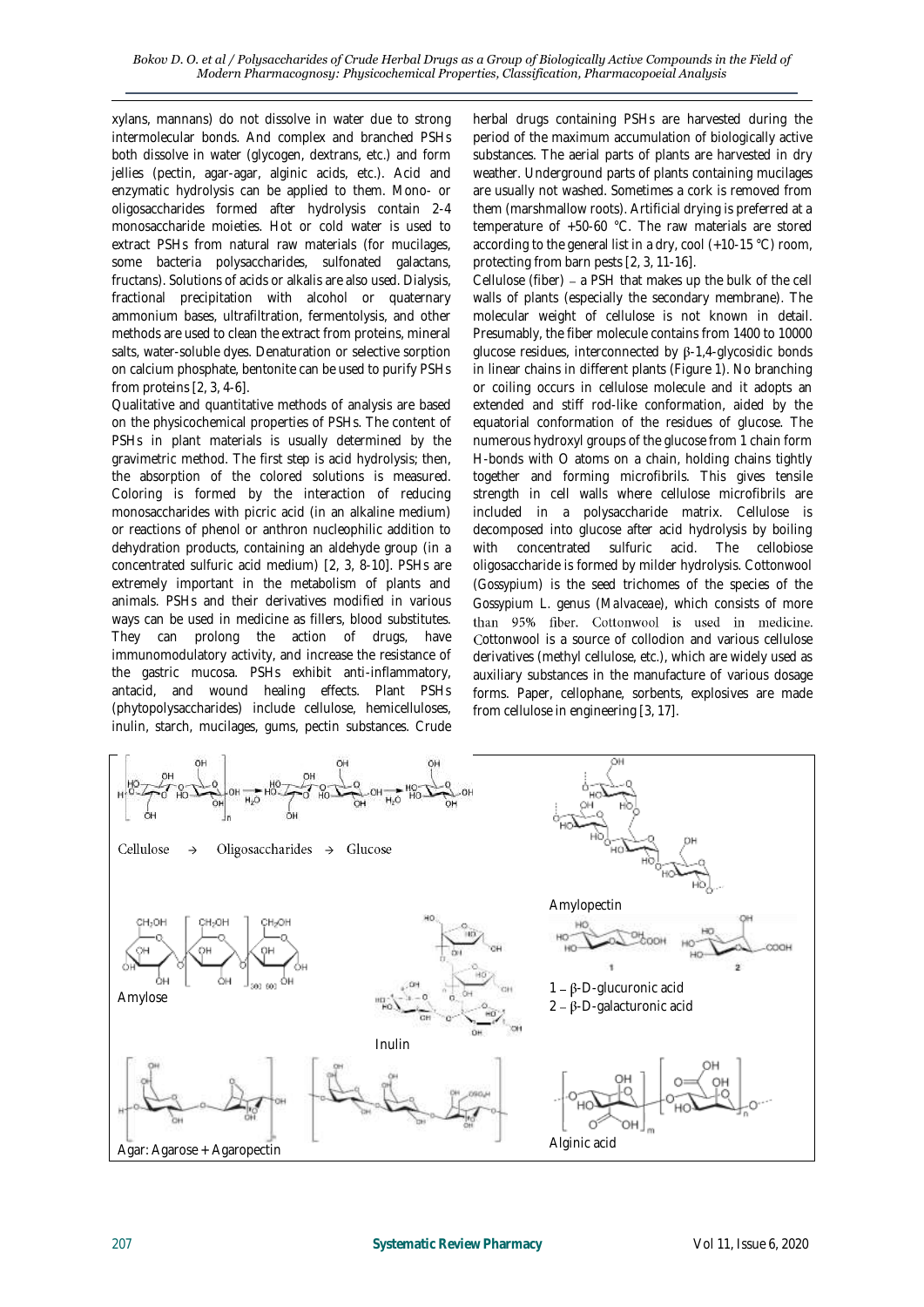*Bokov D. O. et al / Polysaccharides of Crude Herbal Drugs as a Group of Biologically Active Compounds in the Field of Modern Pharmacognosy: Physicochemical Properties, Classification, Pharmacopoeial Analysis*



**Figure 1:** Formulas of some polysaccharides

Hemicellulose  $-$  the name of this group of PSHs was proposed in 1891 by Schulze to describe substances that are quite easily extracted from various plant tissues. He believed that they are cellulose precursors. From this assumption came to the name "hemicellulose" (from the Greek. hemi -"semi"). Now, this assumption is refuted. Hemicellulose is the main component of the primary membrane of the walls of a plant cell. They are one of the components of the cellmatrix. Hemicelluloses give the cell wall extra strength without limiting its growth. Hemicelluloses can also be reserve substances, since they are easily hydrolyzed. Hemicellulose macromolecules are branched and built from pentoses (xylose, arabinose) or hexoses (mannose, galactose, fructose). The degree of polymerization is 50-300. There are three subgroups of hemicelluloses (xylans, mannans, and galactans) according to the prevailing monosaccharide [\[18\]](#page-6-4). Inulin is a high molecular weight carbohydrate soluble in water (Figure 1). Inulin is precipitated with proton organic solvents miscible with water (e.g. alcohol) or acetone with coagulant from aqueous solutions. The number of fructose residues bound in the inulin molecule by glycosidic bonds between the 1st and 2nd carbon atoms is approximately 34. The macromolecules are linear and end with the  $\alpha$ -Dglucopyranose residue. Fructofuranose and a small amount of glucopyranose are formed during the acid hydrolysis of inulin. Inulin is found in large quantities in the underground organs of plants of the *Asteraceae* and *Campanulaseae* families. It replaces the starch in them. The Molisch's test is used to identify inulin in medicinal plant materials. The pink-violet color appears after applying 1 drop of a 20%  $\alpha$ -naphthol alcohol solution and 1 drop of concentrated sulfuric acid. Plants containing inulin are used to produce D-fructose. Currently, plant materials rich in inulin (chicory roots, Jerusalem artichoke tubers) are widely used in various nutritional supplements for patients with diabetes. Inulin is fructosan. There are also fructosans of the levan type, except for inulin-like fructosans, in which fructofuranose residues are connected by glycosidic  $(\beta 1 \rightarrow 2)$ bonds. Fructofuranoses of levans are connected by glycosidic ( $\beta$ 2  $\rightarrow$  6) bonds [[10,](#page-6-0) [19-](#page-6-5)[22\]](#page-6-6). Levans are linear or weakly branched molecules with a shorter chain than inulin. Fructosans of the levan-type fructans were found in the leaves, stems, and roots of some monocotyledonous plants. For example, levan-type fructans act as reserve PSHs in plants of the cereal family  $(Poaceae)$  [\[3,](#page-5-2) [23\]](#page-6-7).

Starch (amylum) is not a chemically individual substance. It consists of polysaccharides (96-97%), which form  $\alpha$ -Dglucose during acid hydrolysis. Mineral content ranges from 0.2 to 0.7%. They are mainly represented by phosphoric acid. High molecular fatty acids (palmitic, stearic, etc.) are also found in starch. Their content is about 0.6%. The carbohydrate part of starch consists of two PSHs: amylose and amylopectin (Figure 1). Amylose is a linear glucan. It includes 60-300 (up to 1500) glucose residues linked by  $\alpha$ glucosidic bonds between the 1st and 4th carbon atoms. Amylose has a molecular weight of 32,000-160,000. It is readily soluble in water and forms solutions with a fairly low viscosity. Amylopectin is a branched glucan. It includes 3000-6000 (up to 20,000) glucose residues connected by  $\alpha$ glucosidic bonds both between the 1st and 4th carbon atoms, and between the 1st and 6th. Amylopectin dissolves in water when heated, forming stable viscous solutions. Its molecular weight reaches hundreds of millions of daltons. The content of amylose and amylopectin in plants varies depending on the type and organ of plant. This ratio changes during the ripening period. Starch can be hydrolyzed by enzymatic and acid hydrolysis. "Soluble" starch is formed by weak exposure to acids. It is often used in the laboratory for iodometry. PSHs of different molecular weights (dextrins) are formed during the hydrolysis of starch as intermediates. Aldehyde groups occur gradually during the formation of dextrins. Thus, reduction ability appears, in contrast to starch. Starch is found as starch grains of various shapes: oval, spherical, etc. in plants. The grain sizes range from 0.002-0.15 mm. The largest grains are formed in potatoes, the smallest  $-$  in rice. Starch grains are forming by superimposing new layers on old ones, so they often have a layered structure. The form of starch grains, the size, the position of the center of growth, and the location of the layers can be used to identify some plants and types of starch. A unique property of starch is the ability to turn blue after adding a Lugol's iodine solution (a solution of iodine in an aqueous solution of potassium iodide). The appearance of blue staining can be explained by the formation of complex and adsorption compounds between iodine and starch. Starch only swells in cold water. However, it forms viscous colloidal solutions (starch paste) after heating. The temperature of gelatinization is the temperature of the formation of starch paste. Starch paste is prone to retrograde. They do not withstand high temperatures, freeze-thaw cycles, acids, etc. Native starches are modified using physical and chemical methods to avoid these disadvantages. They are widely used as thickeners, stabilizers, and emulsifiers in the food industry. Plants of the *Poaceae* family (fruits of wheat, rice, corn (about 70% of starch)) are used as plant raw materials for the production of the main types of starch. But starch is difficult to isolate due to the presence of protein and other water-insoluble substances. Potato starch is most easily obtained. Potato tubers (containing up to 25% starch) are sorted, washed thoroughly, and ground in special machines. Then the starch is washed out of the resulting porridge on a sieve. The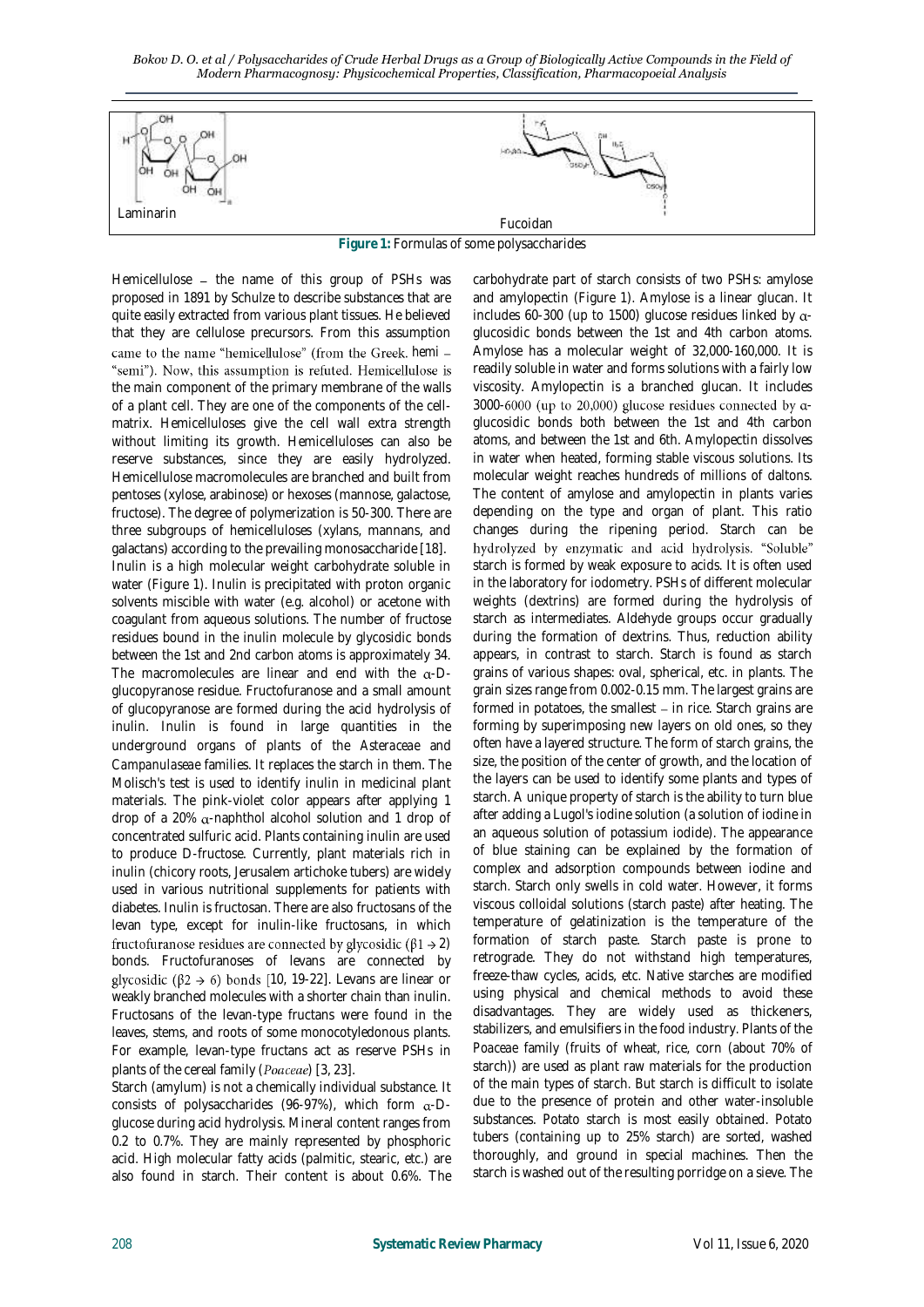starch is cleaned and isolated by sedimentation in sedimentation tanks or centrifuges. Starch is used as filler and to prepare fixed dressings in surgery; it is widely used in powders, ointments, pastes along with zinc oxide, talc. It is taken orally as an enveloping agent for diseases of the digestive system [\[2,](#page-5-1) [3,](#page-5-2) [8-](#page-5-6)[12\]](#page-6-8).

Mucilages and gums are a mixture of homo- and heteropolysaccharides and polyuronides. Gums are mixtures of heteropolysaccharides with the obligatory inclusion of uronic acids. The carboxyl groups of uronic acids are bound to  $Ca^{2+}$ , K + Mg<sup>2+</sup> ions. Gums are formed as a result of the degeneration of cell walls and the contents of core cells, core rays, etc. Gums accumulate and protrude from natural cracks or from artificial incisions of the trunks after the destruction of the cell. They solidify in the form of a lumpy, ribbon, or other forms. The chemical composition of gums is very complex. For example, apricot gum contains glucuronic acid  $-$  up to 16%, galactose  $-$  up to 44%, 3 types of gums are distinguished by solubility in water: arabic well soluble in water (apricot and gum arabic); bassorin poorly soluble in water, but highly swelling in it (tragacanth  $gum$ ); cerasine  $-$  poorly soluble and slightly swellable in water (cherry gum) [\[3,](#page-5-2) [24,](#page-6-9) [25\]](#page-6-10).

Gums are usually formed in plants growing in arid climates. Gums are found in plants from the families *Fabaceae*, *Rosaceae*, *Combretaceae*, *Burseraceae*, *Rutaceae*. Gum is believed to protect plants from infection by pathogenic microorganisms. They fill in the formed cracks and other damage to the trunks. Gums are used in the preparation of emulsions, tablets, and pills in pharmaceutical practice. Gums also find applications in other industries (food, textile, leather, paint, and varnish). Mucilages are mixtures of hetero- and homopolysaccharides. Mucilages are formed as a result of normal mucosal degeneration of cell walls or cell contents. Individual cells (marshmallow root, violet, and buckwheat species) or entire layers (flaxseed, seeds of *Plantago psyllii*, hysteria) became mucilages. Cells are not destroyed; their integrity is preserved where mucilages occurred [\[3,](#page-5-2) [24,](#page-6-9) [25\]](#page-6-10).

There are 2 groups of mucilages according to the chemical structure: neutral and acidic. Neutral mucilages are the products of the polymerization of monosaccharides - Dgalactose, D-mannose, L-arabinose, D-glucose (galactomannans, glucomannans, arabinogalactans). They are found in plants from the *Orchidaceae*, *Liliaceae,* and *Fabaceae* families. Acidic mucilages contain uronic acids with free unsubstituted carboxyl groups. This explains their acidity (mucilages of flax seeds, marshmallow roots, etc.).

Mucilages are solid amorphous substances, water-soluble and insoluble in alcohol and non-polar solvents. Mucilages are precipitated from aqueous solutions by alcohol, salts of  $Pb^{2+}$ , Fe<sup>3+</sup>. The yellow color is formed by the action of solutions of potassium hydroxide, sodium hydroxide, ammonia. When methylene blue is added, a blue color appears. Mascara does not stain mucilages. Methods of isolation, purification, and analysis are based on these physical and chemical properties of mucilages. Qualitative reactions with alkali and ammonia solutions are used to identify mucilages. Yellow staining is the result of these reactions. Micropreparations are prepared in a solution of

mascara, methylene blue to detect the localization of mucilages. Cells with mucilages are colorless in mascara and blue in methylene blue. Quantitative determination is performed by the gravimetric method. Mucilages are precipitated from aqueous solutions most often with alcohol or acetone with a coagulant (in plantain leaves, three-part beggarticks herb) [\[3,](#page-5-2) [8,](#page-5-6) [10,](#page-6-0) [24,](#page-6-9) [25\]](#page-6-10). The European Pharmacopoeia recommends determining the swelling index for raw materials containing mucilages. Swelling index - volume in milliliters of medicinal plant material and mucilages after swelling of the material in the aquatic environment [\[26\]](#page-6-11). Mucilages play an important role. They serve as reserve substances; protect the plant from drying out. They also contribute to the distribution and fixing of plant seeds in the soil. Mucilages are used as antiinflammatory and enveloping agents in medicine. In addition, mucilages possess radioprotective and immunomodulating properties.

Pectin compounds (Figure 2) are high molecular weight heteropolysaccharides. The main structural component of compounds  $is$ -D-galacturonic acid pectin (polygalacturonide). Pectin compounds also contain Dgalactose, L-arabinose, L-rhamnose, and other neutral monosaccharides, but in much smaller amounts (10-17%). Pectin substances were discovered in 1825; the name comes from the Greek. *pestos* in large quantities in fruits, tubers, and plant stems. Pectins are part of the intercellular substance serving for cell plasticity. They play an important role in biological processes [\[27](#page-6-12)[-28\]](#page-6-13). There are various groups of pectin compounds; classification depends on the structure and degree of polymerization: pectic acids, pectinic acids (pectins), pectates and pectinates, protopectins. The pectic acids are the simplest pectic substances, which are mainly products of the polymerization of residues of  $\alpha$ -Dgalacturonic acid linked by 1,4-bonds in linear chains. The number of moieties of  $\alpha$ -D-galacturonic acid can reach 100. Pectic acids are soluble in water. They are the basis for other groups of pectin substances. Pectinic acids (pectins) are higher molecular weight compounds containing 100-200 units of  $\alpha$ -D-galacturonic acid. The carbonyl groups of Dgalacturonic acid can be methoxylated to varying degrees. Pectates and pectinates are salts of pectic and pectinic acids. Pectinic acids, pectates, and pectinates dissolve in water in the presence of sugars and organic acids, forming dense gels. Protopectins are high molecular weight polymers of polygalacturonic methoxylated acid with galactan and arabinan cell wall, occasionally interrupted by rhamnose residues; they are insoluble in water. In plants, pectin substances are usually presented in the form of protopectin. Protopectin is found in large quantities in unripe fruits. When the fruits of the plant ripen, the depolymerization of polyuronide chains begins due to the influence of proteolytic enzymes. Thus, protopectin is converted into lower molecular weight groups of pectin substances. The presence of pectin substances must be taken into account during the processing of medicinal plant materials. The methoxyl groups of pectin substances are easily cleaved off under the influence of dilute alkalis or the pectase enzyme, forming methyl alcohol and pectic acid. Pectic acid easily is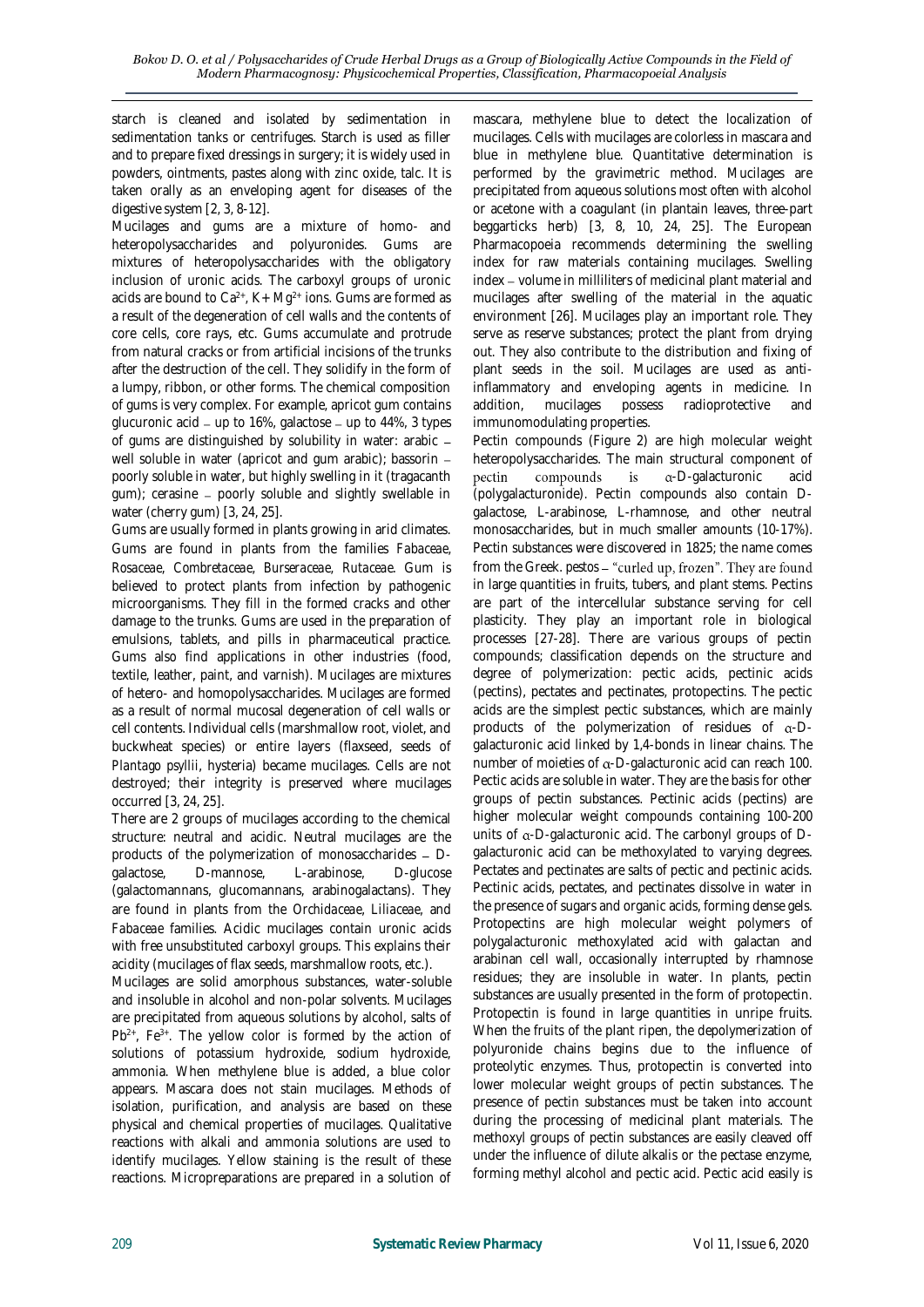precipitated from solution with Ca<sup>2+</sup>; this property can be used to quantify pectin substances. Pectin compounds are usually extracted by heating from plant materials with a solution of phosphoric or other acids. The extract is concentrated, filtered; then pectin is precipitated with alcohol [\[27](#page-6-12)[-29\]](#page-6-14). For the purification of pectin different properties are used. The first one, the property of pectin compounds to form salts with metals  $A1^{3+}$ ,  $Cu^{2+}$ ,  $Fe^{2+}$ ,  $Fe^{3+}$  pectates. Pectin compounds from pectates are obtained by the using of acids. The second one, solid materials such as perlite, cellulose, and other sorbent ingredients. These materials help to clarify plant material and filter the pectin extract with the adsorption of fine particles of the extract. The third one, chemical interaction during the processing of pectin-containing raw materials with alkaline earth metal compounds, followed by substitution of the alkaline earth cation for hydrogen by ion exchange. Quantitative determination is carried out by the gravimetric method (precipitation with alcohol). Potentiometric titration is also used and consists of the interaction of pectic acids with calcium hydroxide, etc. The use of pectin substances in medicine is associated with their ability to reduce the gastrotoxicity of salicylates. Pectinic acids can be used as a carrier of drug substances. Pectins have antiulcer and mild laxative effects. They form complex compounds with various metals (chelates), easily excreted from the body. For this reason, products containing pectins are especially necessary for people who live in areas with radioactive contamination. Pectin compounds are widely used in the confectionery industry, bakery, cheese making, textile industry. Pectins are obtained from apple pomace, peel of citrus fruits, beet pulp, ground baskets of sunflower, coniferous bark, quince fruits and fodder watermelon in industry. The food industry needs pectin. Therefore, the development of technologies for obtaining this drug is carried out everywhere from local raw materials. Waste (pulp) after receiving the juice of fruits and vegetables is the dominant raw material in the world practice of pectin production. Noteworthy, *Nicandra physalodes* (L.) Gaertn. seeds, *Angelica acutiloba* (Siebold & Zucc.) Kitag. roots, sickle-leaved hare's-ear (*Bupleurum falcatum* L.) roots, the ginseng (*Panax ginseng* C. A. Mey.) leaves, and others are among the studied unconventional sources of pectin. Many of them are traditionally widely used in East folk medicine [\[27](#page-6-12)[-29\]](#page-6-14).



**Figure 2:** Pectins (a) and protopectins (b) strucrures

Sea herbs of the *Zosteraceae* family are considered as a promising source of pectin. Zosterin isolated from these plants has a low degree of esterification in contrast to the pectin of terrestrial plants. Less than 10% of the carboxyl groups of galacturonan in this pectin are esterified with methyl alcohol. In addition, a structural feature of the zosterin carbohydrate chain is the presence of a large amount of D-apiosis. Fragments of apiogalacturonan are highly resistant to pectolytic enzymes. Most likely, they play a protective role, protecting marine herbs from phytopathogenic microorganisms, rot and decay. Seed experiments with laboratory animals lead acetate showed some properties of zosterin isolated from *Zostera marina* L.

First, it delays the entry of lead from the intestines into the internal organs and bones. Secondly, zosterin is involved in removing lead from bones [\[30\]](#page-6-15).

Seaweed PSHs *Laminaria*, *Ahnfeltia*, *Fucus* are used in medical practice. Red algae of *Ahnfeltia* is a source of agaragar, which is used in bacteriology and biotechnological industries for the preparation of solid nutrient media. Agaragar is used in the confectionery industry for the manufacture of jelly, candy, marmalade, jams, etc. Agaragar is a high molecular weight PSH; it is a mixture of two PSHs - agarose and agaropectin. Agarose is the main fraction (about 70%), consists of residues of D-galactose and 3,6-anhydro-L-galactose, interconnected by  $\alpha$ -1,3- and  $\beta$ -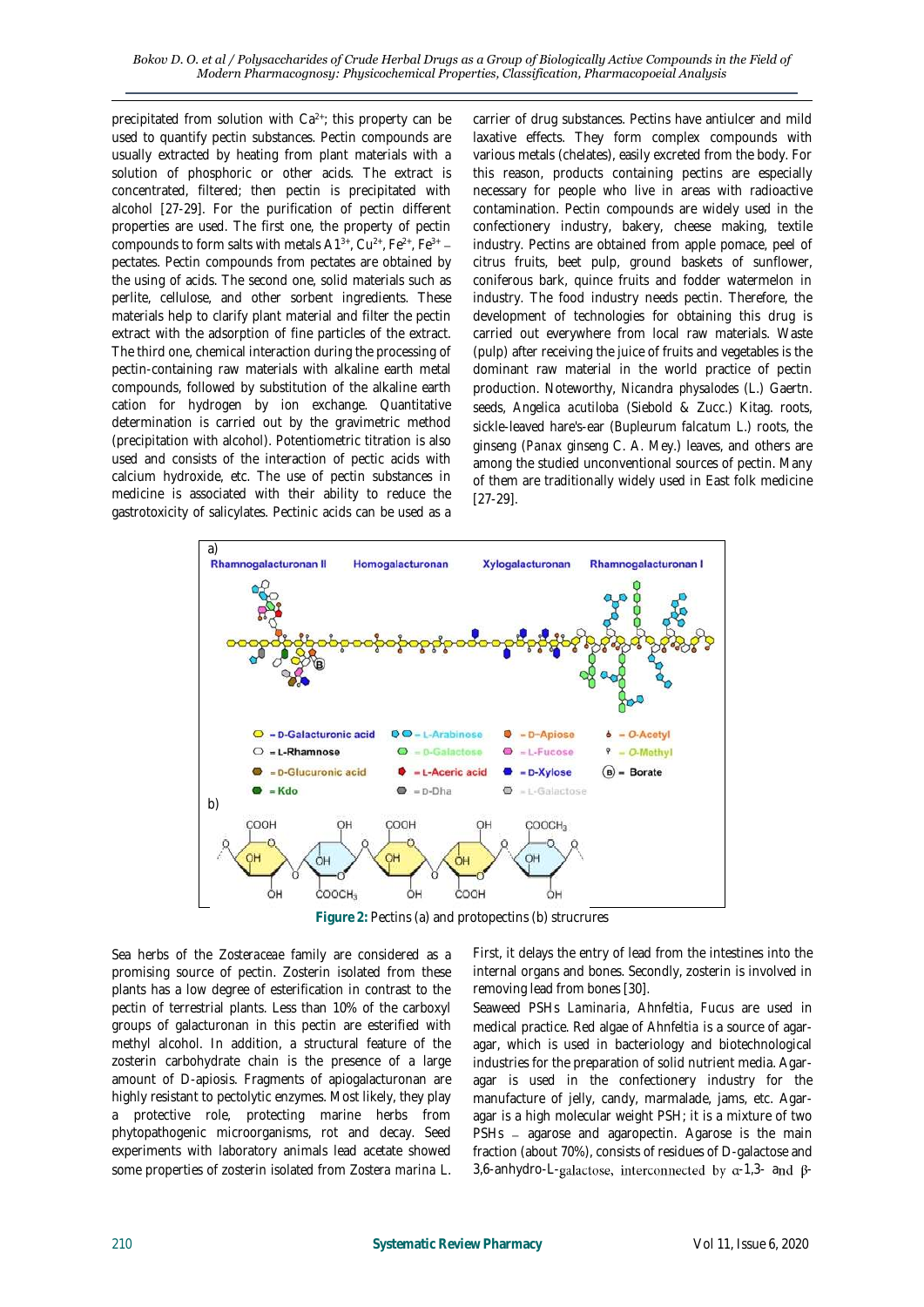1,4-glycosidic bonds. Few 3,6-anhydro-L-galactose residues have been replaced by 6-sulfate-L-galactose residues in agaropectin molecules. Alginic acid (an analogue of pectic acid) is found in kelp; it consists of residues of  $\beta$ -Dmannuronic and  $\alpha$ -L-guluronic acids linked by  $\beta$ -glycosidic bonds (Figure 1). These bonds are located between the 1st carbon atom of the moieties of mannuronic or guluronic acid and the 4th carbon atom of the second residue. Alginic acid is contained in the form of salts of calcium, magnesium, sodium, etc. in algae. It makes up to 30% of the dry mass of algae. Alginic acid is a natural ion exchanger; it can adsorb selectively cations of heavy metals and radioisotopes. The use of alginic acid prevents the deposition of radioactive strontium in humans and animals. The ion-exchange properties of alginic acid depend on the ratio of uronic acids. Higher content of L-guluronic acid provides greater sorption ability.

Therefore, kelp is of great importance in medicine. Primary thallus waste from algae (rhizoids and trunks) is a promising raw material for the production of sodium alginate; alginic acid, enriched with L-guluronic acid, is accumulated in it. Sodium alginate-based drugs are designed to treat wounds and burns. Alginate hemostatic drugs are also designed for gastroenterology. They form a protective and healing coating on the damaged area. In addition, alginates can be used to obtain dressings with a prolonged therapeutic effect [\[31-](#page-6-16)[33\]](#page-6-17).

Laminarin (laminaran) is a reserve PSH of brown seaweed (Figure 1); it is part of the kelp PSH complex. Laminarin macromolecules are linear or slightly branched, consist of  $\beta$ -D-glucopyranose residues with bonds between the 1st and 3rd (less often the 1st and 6th) carbon atoms in linear chains and with bonds between the 1st and 6th carbon atoms in branched chains. Some macromolecules may be attached to the moiety of the D-mannitol. The content of laminarin in algae can reach 35% dry weight [\[34\]](#page-6-18). Complex sulfated PSHs (fucoidans) are found in the cell walls and intercellular space of brown algae. L-fucose is the main monosaccharide residue of fucoidans. Fucoidans (Figure 1) exhibit important biological effects due to their ability to modify cell surface properties. It is believed that they can be used in the development of new drugs with antiviral, antiinflammatory, antitumor, immunomodulating, contraceptive, and anticoagulant effects. The biological activity of fucoidans is primarily due to the high degree of sulfation of their molecules. *Saundersella simplex* (De A. Saunders) Kylin, *Chordaria flagelliformis* (O.F.Müller) C. Agardh, *Chordaria gracilis* Setchell & N.L.Gardner, *Dictyosiphon foeniculaceus* (Hudson) Greville, *Fucus evanescens* C.Agardh are richest in fucoidans [\[35\]](#page-6-19).

## **CONCLUSION**

Polysaccharides are one of the important groups of biologically active compounds that pharmacognosy is studying. Polysaccharides (polyoses) are natural polymeric high-molecular carbohydrates, which include various monosaccharides (monoses): glucose, fructose, galactose, etc. Polysaccharides are more often found in the form of fiber, pectin, starch, mucilages, and gums. Polysaccharides are characterized by a wide range of biological activity:

enveloping, emollient, anti-inflammatory, wound healing effects. Drugs based on raw materials containing polysaccharides are used for nasopharynx diseases, bronchitis, and intestinal diseases. It has been established that some polysaccharides increase immunity and possess a blood-restoring property; more often they are prescribed in combination with other drugs. Gums in medicine are usually used as emulsifiers. Increased interest in high molecular weight carbohydrates. New biologically active polysaccharide-protein complexes with a high molecular weight antitumor, antiulcer, and antiviral effects have been discovered. Further studies are promising in studying their structure, physicochemical properties, pharmacological activity, ways of standardizing crude herbal drugs, and preparations based on it, development of modern regulatory documentation [\[36\]](#page-6-20).

## **ACKNOWLEDGMENT**

This paper was financially supported by "Russian Academic Excellence Project 5-100" (Sechenov University). The publication has been prepared with the support of the "RUDN University Programm 5-100".

## **CONFLICTS OF INTEREST**

None.

## **AUTHOR'S CONTRIBUTIONS**

Bokov D.O., Sharipova R.I. contributed equally to this work.

### **REFERENCES**

- <span id="page-5-0"></span>1. Ovodov I. Polysaccharides of flower plants: structure and physiological activity. Bioorganicheskaia khimiia. 1998; 24(7): 483-501.
- <span id="page-5-1"></span>2. Kurkin VA. Pharmacognosy. Samara: SamGMU. 2004. 1239.
- <span id="page-5-2"></span>3. Samylina IA, Yakovlev GP. Pharmacognosy: a textbook. Moscow: GEOTAR-Media. 2016; 976.
- <span id="page-5-3"></span>4. Robbers JE, Speedie MK, Tyler VE. Pharmacognosy and pharmacobiotechnology. Williams Wilkins. 1996; 337.
- 5. Larkins N, Wynn S. Pharmacognosy: phytomedicines and their mechanisms. Veterinary Clinics: Small Animal Practice. 2004; 34(1): 291-327.
- <span id="page-5-5"></span>6. Heinrich M, Barnes J, Prieto-Garcia J, Gibbons S, Williamson EM. Fundamentals of Pharmacognosy and Phytotherapy. 3rd Edition. Elsevier Health Sciences. 2018; 360.
- <span id="page-5-4"></span>7. Paulsen B. Plant polysaccharides with immunostimulatory activities. Current organic chemistry. 2001; 5(9): 939-950.
- <span id="page-5-6"></span>8. State Pharmacopoeia of the Russian Federation XIV edition. URL: http: www.femb.ru/femb/pharmacopea.php.
- 9. Olennikov DN. Structural and functional study of biopolymers of plant and fungal origin and improvement of methods for their analysis DrSci thesis in pharmaceutical sciences. Ulan-ude: Institute of General and Experimental Biology, Siberian Branch of the Russian Academy of Sciences. 2012; 302.